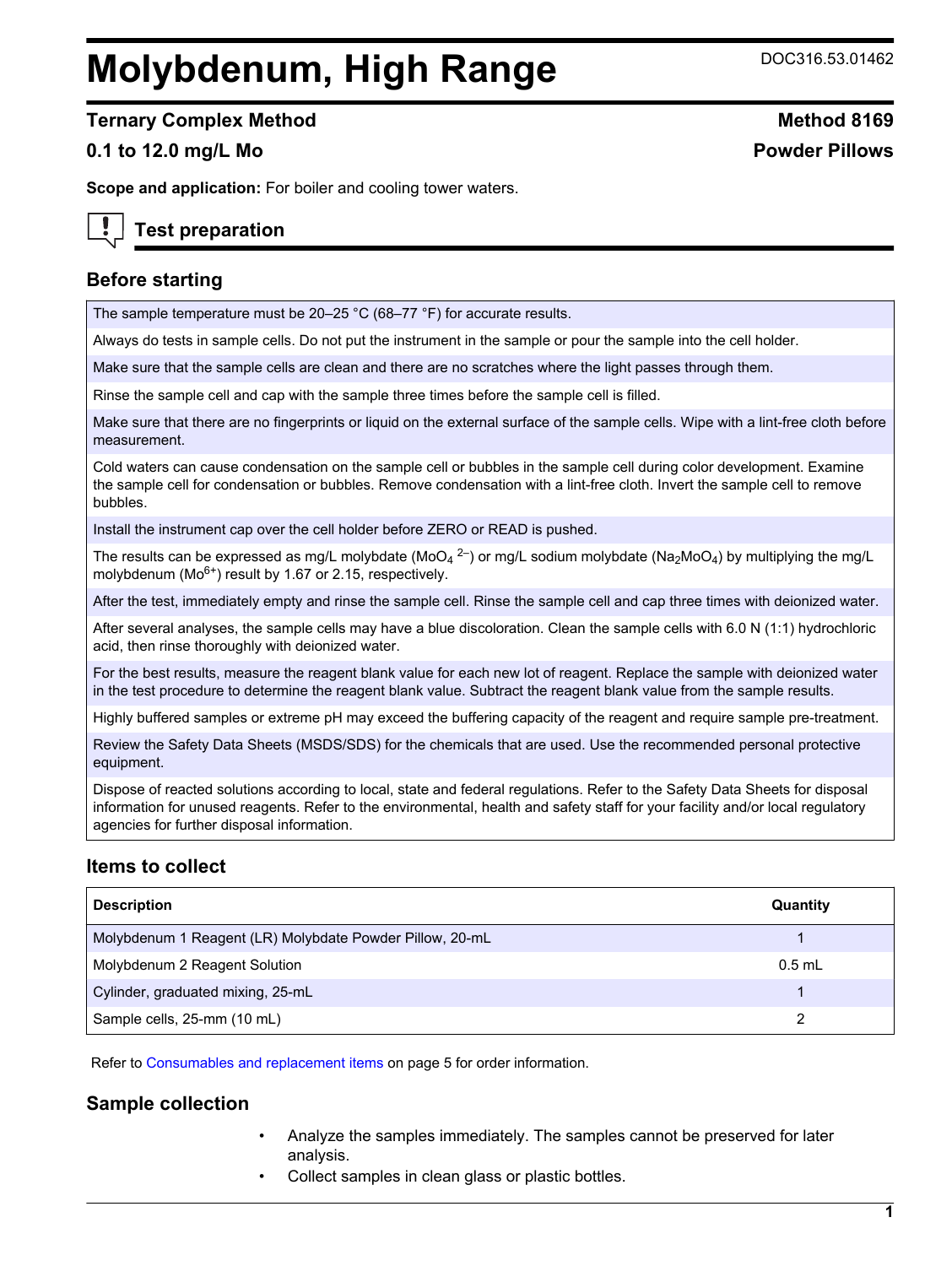• Filter samples that are turbid with filter paper and a funnel.

# **Powder pillow procedure**



**1.** Set the instrument to high range (HR).

For DR300, push the up arrow button. For PCII, push the menu button, checkmark button, then the menu button again.



**2. Prepare the sample:** Fill a 25‑mL graduated mixing cylinder with 5 mL of sample.



**3.** Add deionized water to the 20-mL mark.



**4.** Add the contents of one Molybdenum 1 Reagent Powder Pillow to the mixing cylinder.



**5.** Close the cylinder. Gently shake or invert the cylinder to completely dissolve the reagent.



**6.** Fill a sample cell with 10 mL of the prepared sample.



**7. Develop the sample:** Add 0.5 mL of Molybdenum 2 Reagent Solution to the prepared sample cell.





- 02:00
- **9.** Set and start a timer for 2 minutes. A 2‑minute reaction time starts.



- **10. Prepare the blank:** When the timer expires, fill a second sample cell with 10 mL of the prepared sample.
- **11.** Clean the blank sample cell.

**12.** Insert the blank into the cell holder. Point the diamond mark on the sample cell toward the keypad.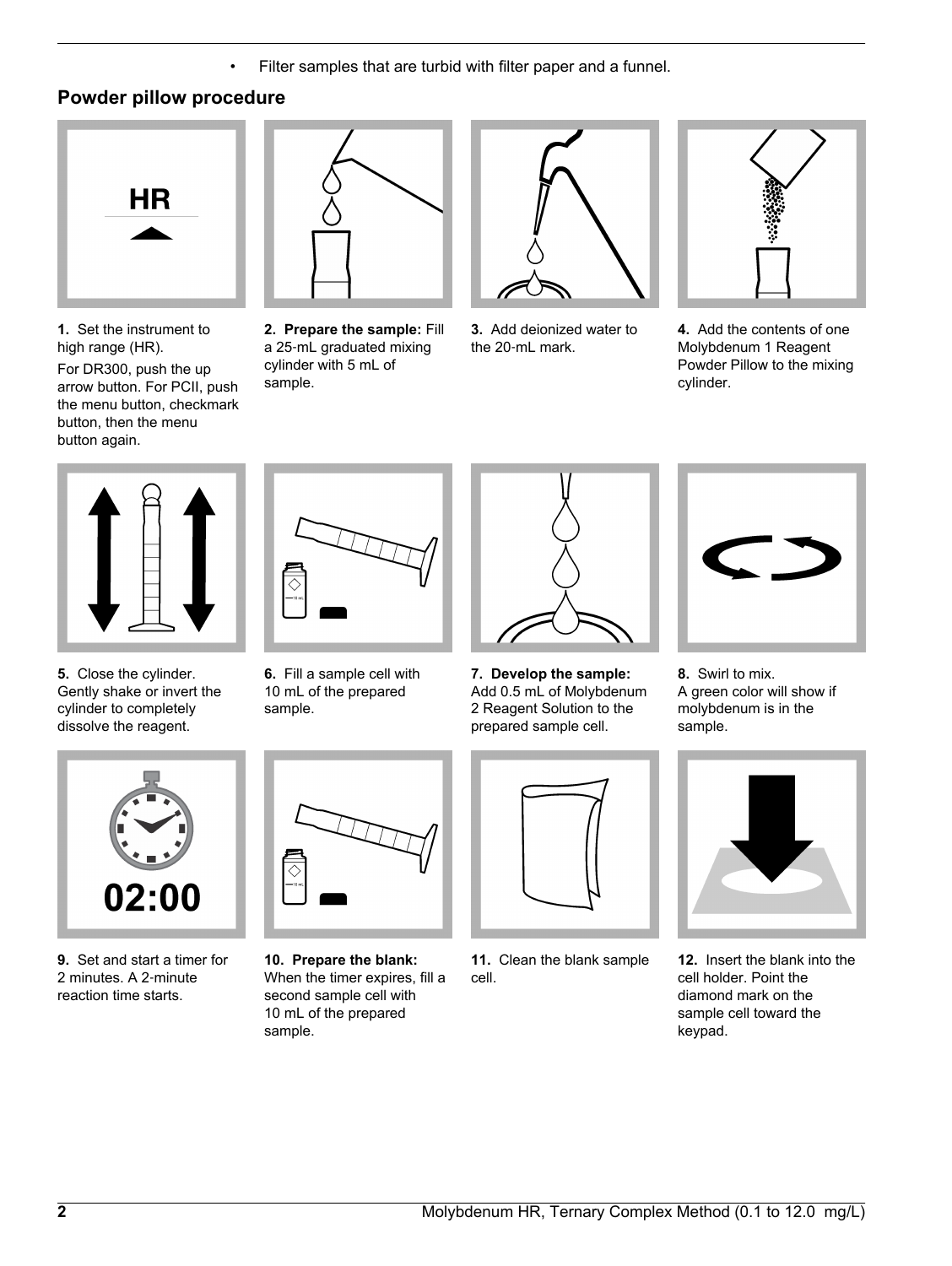

**13.** Install the instrument cap over the cell holder.



**17.** Insert the developed sample into the cell holder. Point the diamond mark on the sample cell toward the keypad.

**Interferences**

# $\blacksquare$

**14.** Push **ZERO**. The display shows "0.0".



**18.** Install the instrument cap over the cell holder.



**15.** Remove the sample cell from the cell holder.



**19.** Push **READ**. Results show in mg/L molybdenum (Mo).

Interference studies were completed with a molybdenum standard solution of 2 mg/L Mo6+ that included the potential interfering ion. When the standard solution concentration

changed by ±5% with a given ion concentration, the ion was considered to be a substance that interferes. Interference results are summarized in Table 1, [Table 2](#page-3-0) and



**16.** Clean the developed sample.

| Table 1 Substances that cause a negative interference |                                                                                                          |  |  |
|-------------------------------------------------------|----------------------------------------------------------------------------------------------------------|--|--|
| <b>Interfering substance</b>                          | Interference level                                                                                       |  |  |
| Alum                                                  | More than 7 mg/L                                                                                         |  |  |
| Aluminum                                              | More than 2 mg/L                                                                                         |  |  |
| AMP (Phosphonate)                                     | More than 15 mg/L                                                                                        |  |  |
| <b>Bicarbonate</b>                                    | More than 5650 mg/L                                                                                      |  |  |
| <b>Bisulfate</b>                                      | More than 3300 mg/L                                                                                      |  |  |
| <b>Borate</b>                                         | More than 5250 mg/L                                                                                      |  |  |
| Chloride                                              | More than 1400 mg/L                                                                                      |  |  |
| Chromium                                              | More than 4.5 mg/L. Read the molybdenum concentration immediately after<br>the 2-minute reaction period. |  |  |
| Copper                                                | More than 98 mg/L                                                                                        |  |  |
| Diethanoldithiocarbamate                              | More than 32 mg/L                                                                                        |  |  |
| <b>EDTA</b>                                           | More than 1500 mg/L                                                                                      |  |  |
| Ethylene Glycol                                       | More than 2% (by volume)                                                                                 |  |  |

[Table 3](#page-3-0).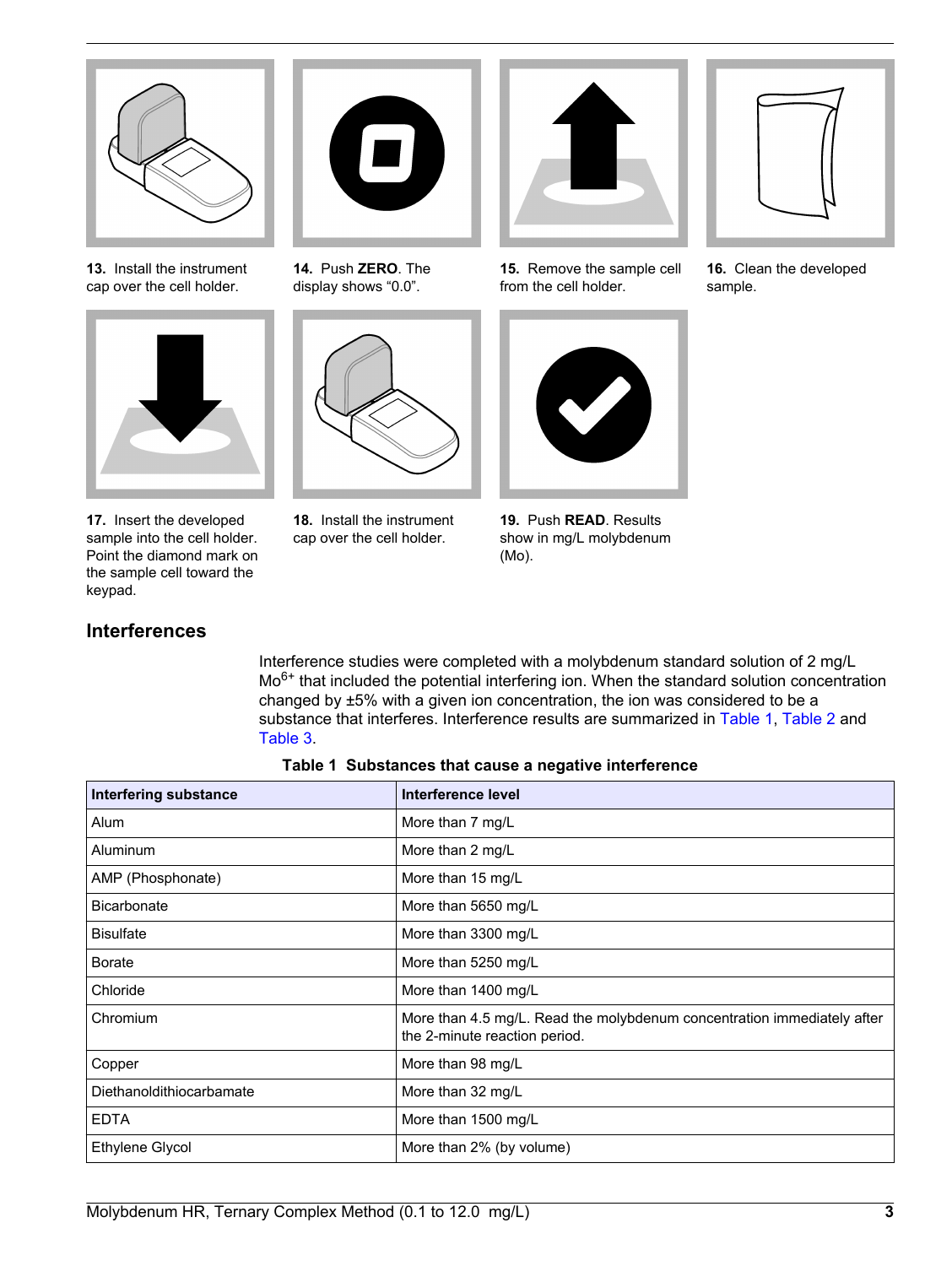<span id="page-3-0"></span>

| <b>Interfering substance</b>                 | Interference level                                                                                                                                                                                                                                                         |
|----------------------------------------------|----------------------------------------------------------------------------------------------------------------------------------------------------------------------------------------------------------------------------------------------------------------------------|
| Highly buffered samples or extreme sample pH | Can prevent the correct pH adjustment (of the sample) by the reagents.<br>Sample pretreatment may be necessary. Adjust to pH 3-5 with acid (Sulfuric<br>Acid, 1 N) or base (Sodium Hydroxide, 1 N). Correct the test result for the<br>dilution from the volume additions. |
| <b>Iron</b>                                  | More than 200 mg/L                                                                                                                                                                                                                                                         |
| Lignin Sulfonate                             | More than 105 mg/L                                                                                                                                                                                                                                                         |
| Nitrite                                      | More than 350 mg/L                                                                                                                                                                                                                                                         |
| Orthophosphate                               | More than 4500 mg/L                                                                                                                                                                                                                                                        |
| Phosphonohydroxyacetic Acid                  | More than 32 mg/L                                                                                                                                                                                                                                                          |
| Phosphonate HEDP                             | Positive interference of about 10% up to 30 mg/L. As the concentration<br>increases above 30 mg/L, a decrease in the molybdenum concentration<br>reading occurs (negative interference).                                                                                   |
| Sulfite                                      | More than 6500 mg/L                                                                                                                                                                                                                                                        |

# **Table 1 Substances that cause a negative interference (continued)**

# **Table 2 Substances that cause a positive interference**

| Interfering substance   Interference level |                                                                                                                                                                                                                                                                        |
|--------------------------------------------|------------------------------------------------------------------------------------------------------------------------------------------------------------------------------------------------------------------------------------------------------------------------|
| Benzotriazole                              | More than 210 mg/L                                                                                                                                                                                                                                                     |
| Carbonate                                  | More than 1325 mg/L                                                                                                                                                                                                                                                    |
| Morpholine                                 | More than 6 mg/L                                                                                                                                                                                                                                                       |
| Phosphonate HEDP                           | The presence of the phosphonate HEDP at concentrations up to 30 mg/L will increase the apparent<br>molybdenum concentration reading by approximately 10% (positive interference). Multiply the test<br>result by 0.9 to get the actual Mo <sup>6+</sup> concentration. |
| Silica                                     | More than 600 mg/L                                                                                                                                                                                                                                                     |

# **Table 3 Non-interfering substances**

| <b>Interfering substance</b> | Interference level |
|------------------------------|--------------------|
| <b>Bisulfite</b>             | 9600 mg/L          |
| Calcium                      | 720 mg/L           |
| Chlorine                     | 7.5 mg/L           |
| Magnesium                    | 8000 mg/L          |
| Manganese                    | 1600 mg/L          |
| Nickel                       | 250 mg/L           |
| PBTC (phosphonate)           | 500 mg/L           |
| Sulfate                      | 12,800 mg/L        |
| Zinc                         | 400 mg/L           |

# **Accuracy check**

# **Standard additions method**

Use the standard additions method to validate the test procedure, reagents and instrument and to find if there is an interference in the sample. Items to collect:

- Molybdenum Standard Solution, 1000 mg/L Mo6+
- Graduated cylinder, 250 mL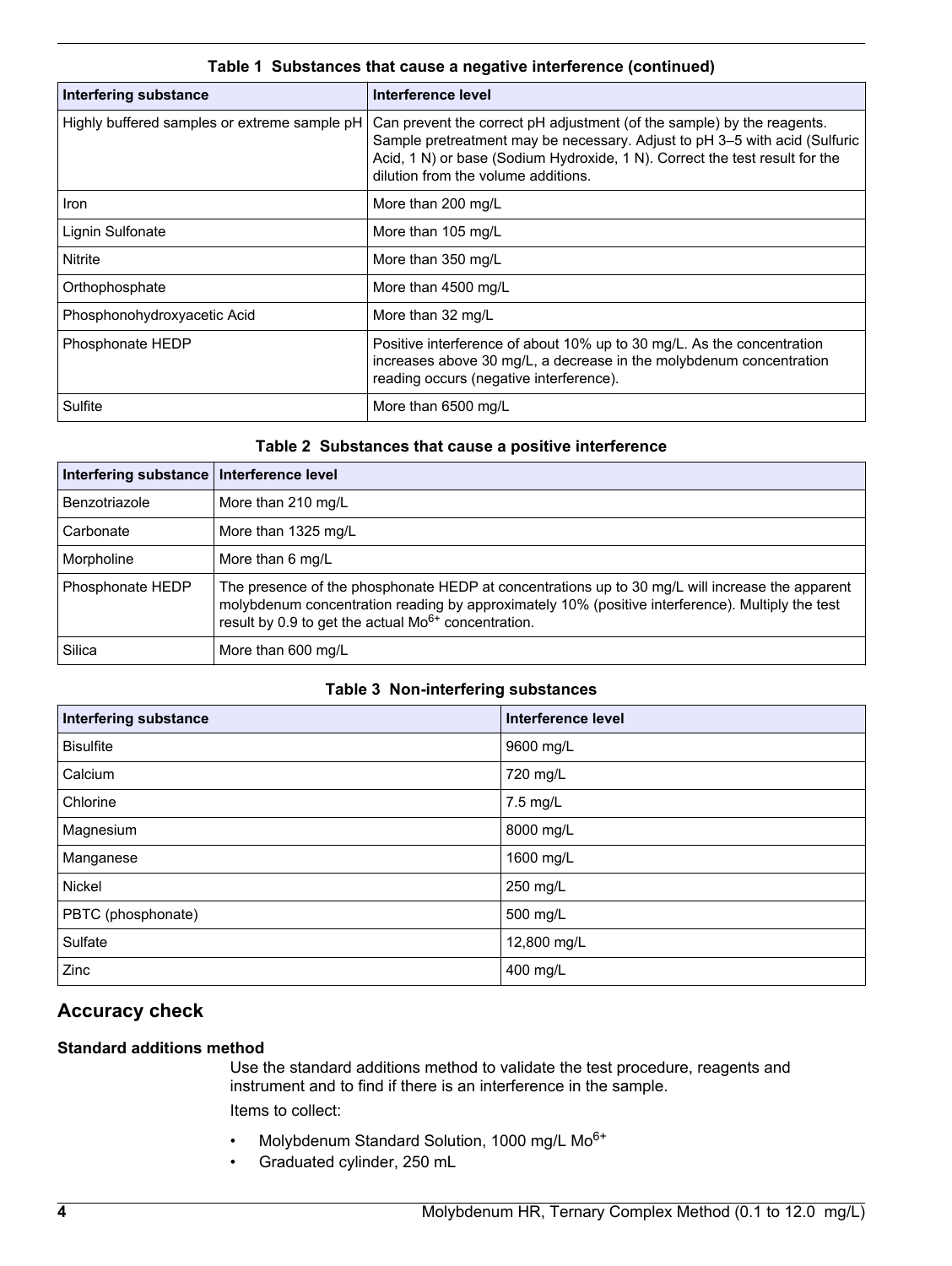- <span id="page-4-0"></span>• Pipet, TenSette®, 0.1–1.0 mL and tips
- Erlenmeyer flasks (3)
- **1.** Prepare three spiked samples: use the TenSette pipet to add 0.1 mL, 0.2 mL and 0.3 mL of the standard solution, respectively, to three 200-mL portions of fresh sample. Mix well.
- **2.** Use the test procedure to measure the concentration of each of the spiked samples. Start with the smallest sample spike. Measure each of the spiked samples in the instrument.
- **3.** Compare the expected result to the actual result. The expected molybdenum concentration increase is approximately 2.0 mg/L for each 0.1 mL of standard added.

#### **Standard solution method**

Use the standard solution method to validate the test procedure, the reagents and the instrument.

Items to collect:

- Molybdenum Standard Solution, 10.00-mg/L
- **1.** Use the test procedure to measure the concentration of the standard solution.
- **2.** Compare the expected result to the actual result.

*Note: The factory calibration can be adjusted slightly with the standard calibration adjust option so that the instrument shows the expected value of the standard solution. The adjusted calibration is then used for all test results. This adjustment can increase the test accuracy when there are small variations in the reagents or instruments.*

# **Method performance**

The method performance data that follows was derived from laboratory tests that were measured on a DR300 and a Pocket Colorimeter II during ideal test conditions. Users can get different results under different test conditions.

| Precision (95% confidence interval) |
|-------------------------------------|
| $10.00 \pm 0.1$ mg/L Mo             |

# **Summary of method**

Molybdate is determined with the ternary complex method by the reaction of molybdate molybdenum with an indicator and a sensitizing agent that results in a stable blue complex. While molybdate ( $MO4<sup>2</sup>$ ) is the actual chemical species used in the chemistry, the instrument shows the result as molybdenum, Mo.

# **Consumables and replacement items**

#### **Required reagents**

| <b>Description</b>                                       | <b>Quantity/test</b> | Unit          | Item no. |
|----------------------------------------------------------|----------------------|---------------|----------|
| Molybdenum Reagent Set, 20 mL, includes:                 |                      | 100 tests     | 2449400  |
| Molybdenum 1 Reagent (LR) Molybdate Powder Pillow, 20-mL |                      | $100$ /p $kg$ | 2352449  |
| Molybdenum 2 Reagent Solution                            | $0.5$ mL             | 50 mL MDB     | 2352512  |

#### **Required apparatus**

| <b>Description</b>                             | <b>Quantity/test</b> | Unit  | Code    |
|------------------------------------------------|----------------------|-------|---------|
| Sample cells, 10-mL round, 25 mm x 60 mm       |                      | 6/pkg | 2427606 |
| Mixing cylinder, graduated, 25 mL with stopper |                      | each  | 2088640 |